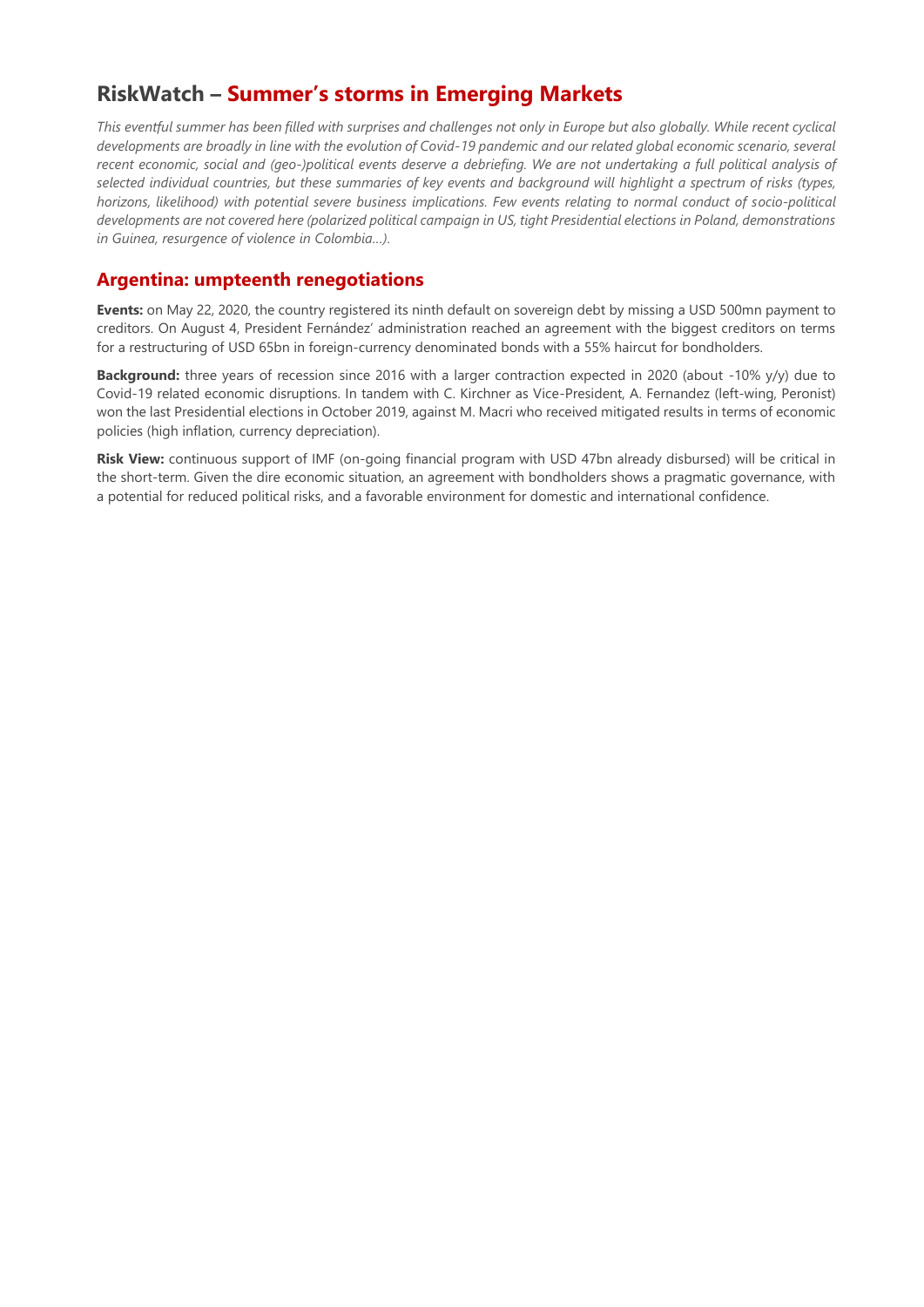## **Belarus: popular contest of Lukashenko's reelection**

**Event:** In power since 1994, President Alexander Lukashenko was re-elected for a sixth term on August 9, 2020. The arrest of political dissident Siarhei Tsikhanouski in May 2020, and allegations of massive electoral fraud triggered a continuous wave of peaceful protests calling for new free and fair elections, revisions of the Constitution, and the resignation of Lukashenko's government.

**Background:** Very poor Voice and Accountability, further evidenced by significant crackdown on journalists covering the unrest, has left a deep muzzle feeling in the population. Meanwhile, under the direct influence of Russia (50% of public external debt), Belarus acts as Moscow's buffer with EU and NATO countries.

**Risk View:** The popular revolt against the power in place is unlikely to yield a positive outcome, especially since the official endorsement of A. Lukashenko by Russian's security forces. The role of US and EU remain critical in bringing opposing camps to discuss and negotiate an acceptable outcome.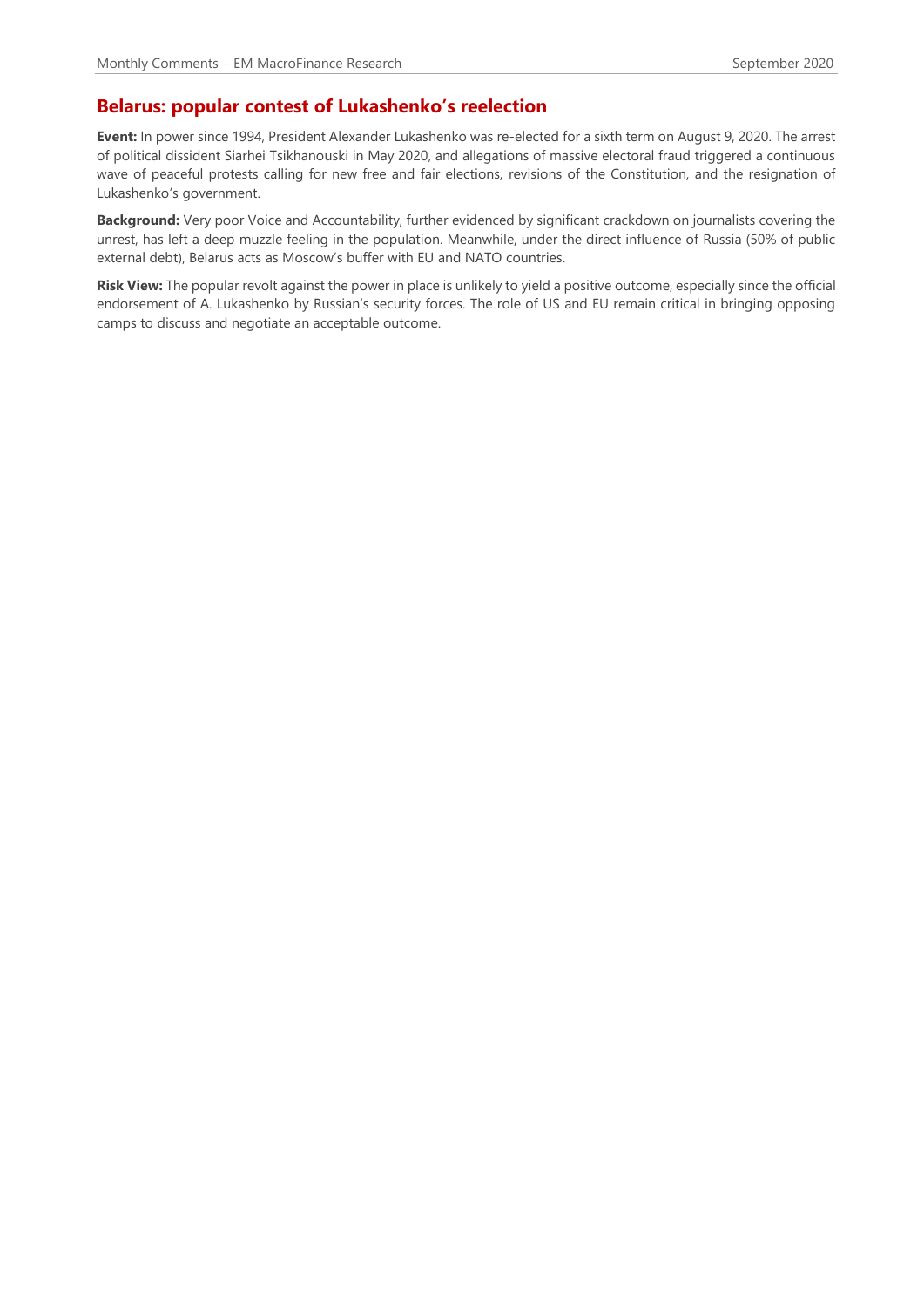## **China: rising show of power and muscles**

**Events**: visible escalation in strategic tensions with the US, including closure of Consulates in Houston and Wuhan, extension of blacklisted Chinese firms over US national security or foreign policy concerns, extension of control on use of US technology, notably targeting Huawei and its affiliates, increasing military show-off around the Taiwan Straits; implementation of a new Security Law in Hong Kong, de facto destabilizing the "one country, two systems" principles; border tensions with India and assertiveness of navigational and territorial claims in South China Sea.

**Background**: post-epidemic reinforcement of Chinese President Xi Jinping's control of power, coinciding with perceived weaknesses in the US and Europe (poorer management of the pandemic, larger economic shock, more uncertain political perspectives); domestic vulnerabilities (cyclical, technological) encouraging a short-term softer tone on trade issues, while structurally accelerating import / technology substitution.

**Risk View**: the short-term political consolidation remains vulnerable to an insufficient economic recovery, though it also ensures that policy tools will remain used to soften any further headwind. Overall, the events confirm that components of political and regulatory risks have become more critical when assessing projects, investments of domestic counterparts.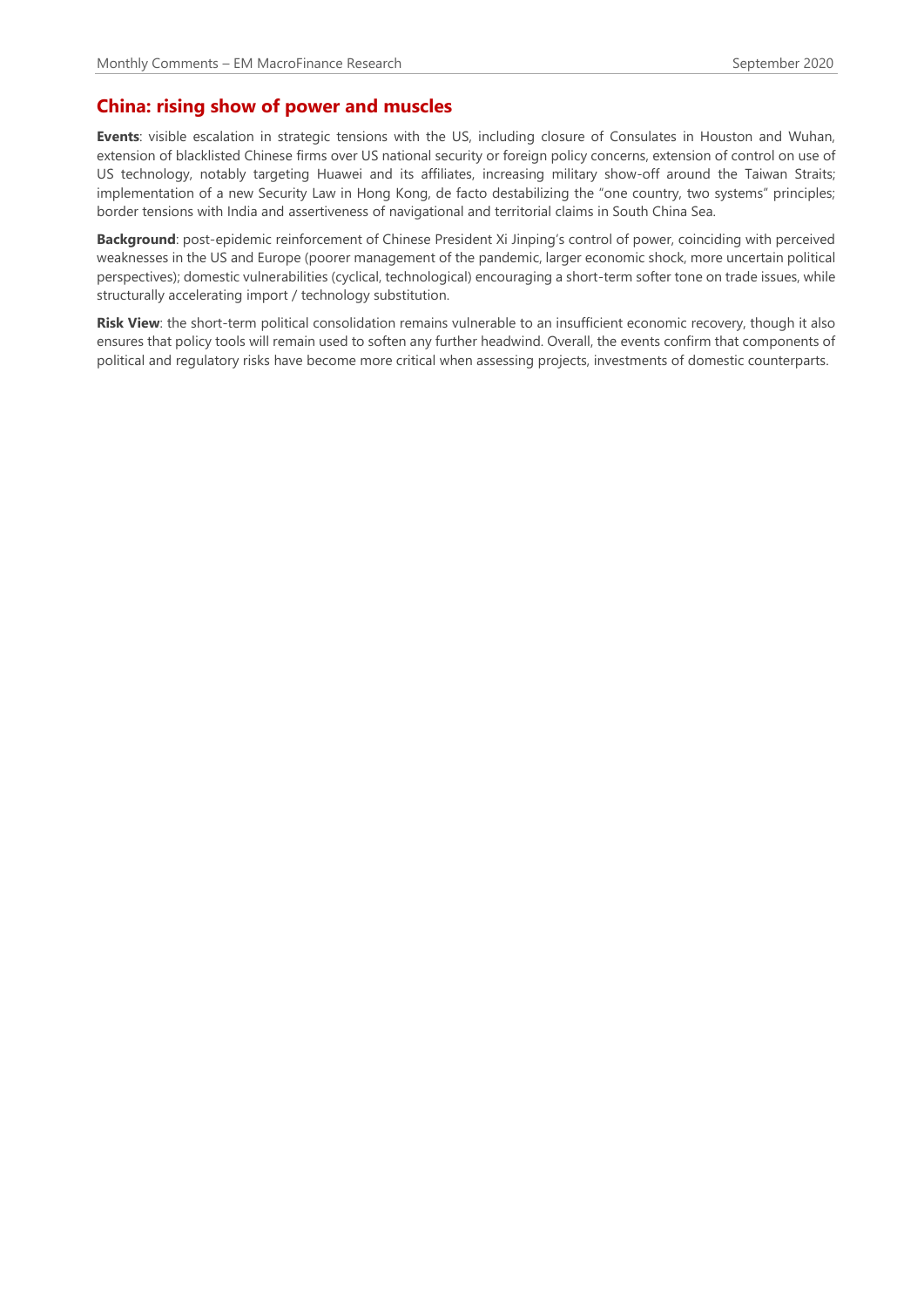## **Côte d'Ivoire: old soldiers never die**

**Event:** President Alassane Ouattara announced (on Aug.13, 2020) that he will contest for a third term (election scheduled on Oct. 31). He reneged on his earlier promise to retire, after his chosen heir, Prime minister Amadou Gon Coulibaly, suddenly passed away in the summer. A. Ouattara's announcement has led to widespread anti-government protests.

**Background:** Côte d'Ivoire has been relatively peaceful since 2011 (following years of civil war – 2002-2007 & 2010-2011) after former president Laurent Gbagbo relented to give-up power to the rightfully elected Mr Ouattara. Despite recent economic progress, changes in the Constitution in 2016 allowing him to seek even a fourth term has come under criticism.

**Risk View:** The upcoming election is likely to stir bouts of violence as President Ouattara's two biggest rivals, former President Laurent Gbagbo and rebel leader Guillaume Soro, are respectively entering the fray and considering his options. The army could also make an appearance on the scene, thus not excluding a coup d'etat in the economic powerhouse of Francophone Africa.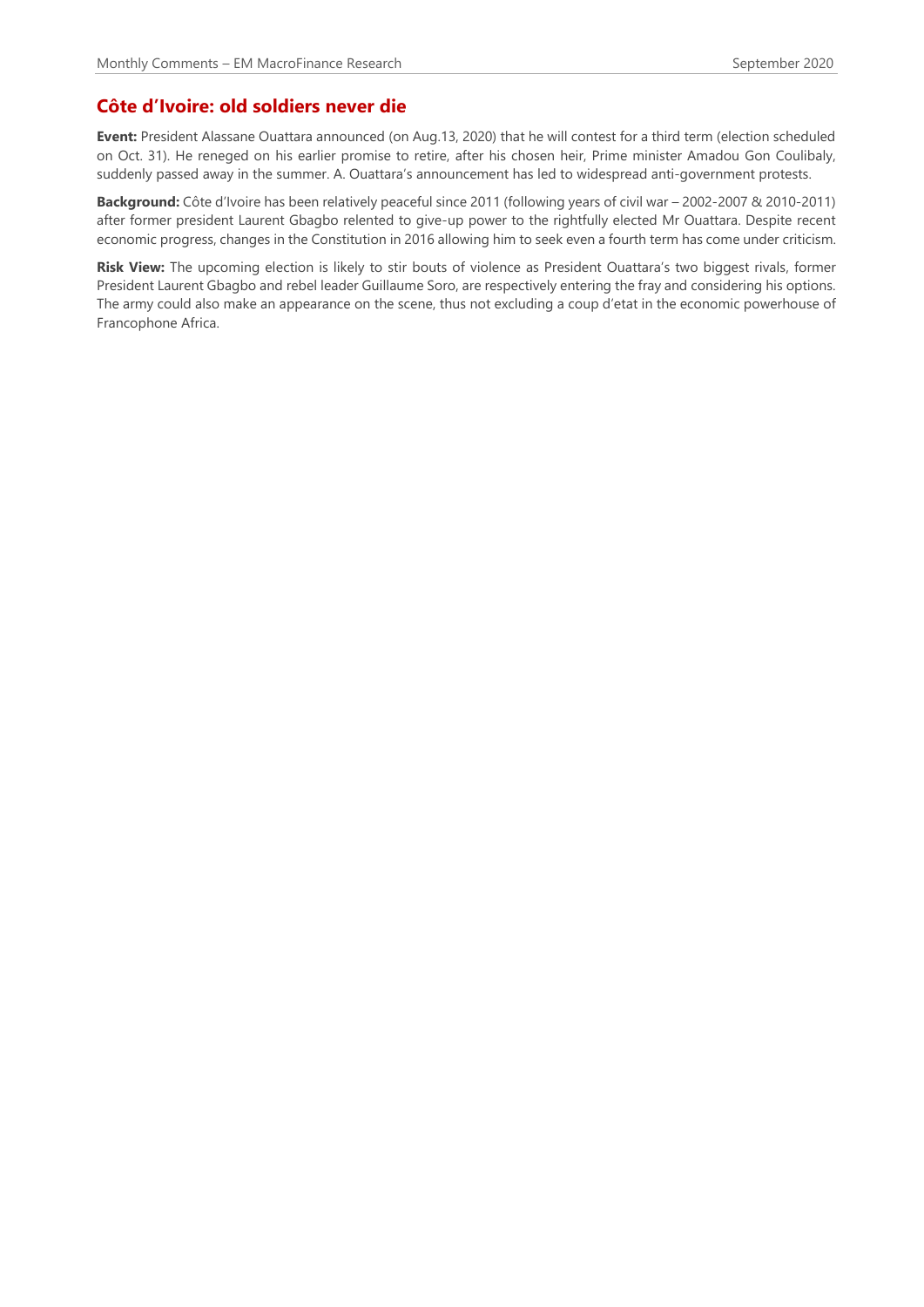#### **Ethiopia: Water tensions on the Nile river**

**Event:** A source of dispute between Ethiopia and Sudan with Egypt, the Grand Ethiopian Renaissance Dam (GERD) was completed in July 2020. The GERD mega project on the Blue Nile River, started in 2011, is the biggest hydroelectric power plant in Africa (up to 6 gigawatts) and will provide steady water flow throughout the year, avoiding flooding to downstream countries Ethiopia and Sudan. Yet, Egypt fears shortages of water in the future.

**Background:** Historically, only Egypt had sole control over the usage of Nile due to two colonial-era treaties –1929 Anglo-Egyptian Treaty, and 1959 Nile Water Agreement between Egypt and Sudan. However, in recent years, Nile countries have started challenging Egypt's monopoly, thereby making the river Nile a regular source of tensions over water rights. While 95% of Egypt's population depends on the Nile's shores or delta, the GERD is expected to support the most Ethiopia's economy and revolutionize the agricultural sector of its north-western parts of Sudan.

**Risk View:** Despite the continuing dispute, the GERD is both a transformative state-led infrastructure project and a symbol of Ethiopia and Sudan national ambitions. Sudan is a strong ally for Egypt but trying to mitigate the risk of conflict between its two major African and Arab partners as it benefits from the dam in many ways. Since November 2019, many trilateral talks have been supported by the US and the World Bank (main funders) but US continue to be biased towards Egypt because of its geopolitical advantages. US has even suspended reservoir aid to Ethiopia. The three countries should stop political bias and reach a compromise on the filling of the GERD reservoir which will benefit the necessities for Egypt and the Nile countries.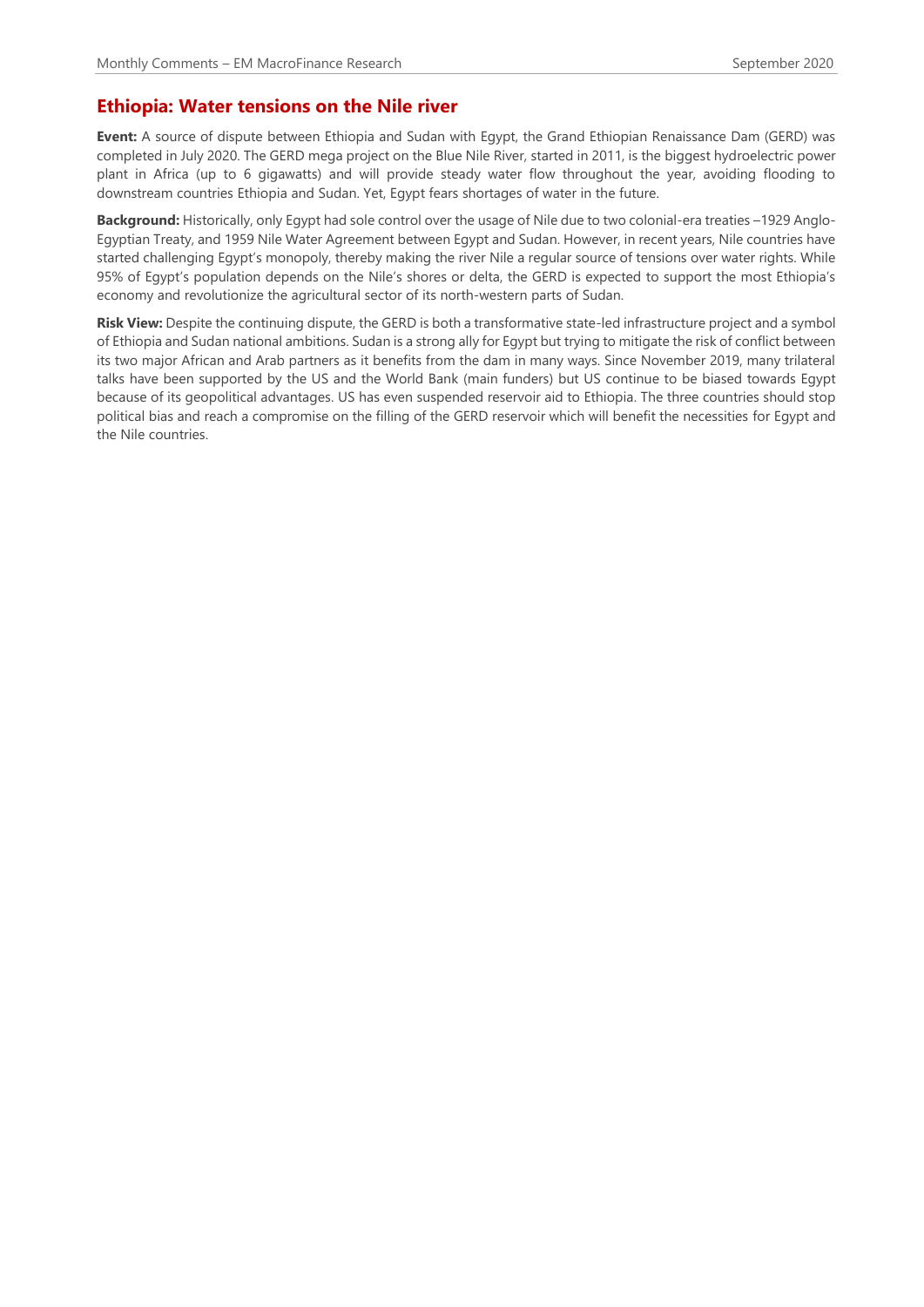## **Lebanon: physical and institutional devastation**

**Events:** A massive explosion in the port of Beirut on August 4 causing a human and economic tragedy (190 deaths, 6,500 injuries, USD 10bn in damages). Demonstrations resumed immediately after the explosion, leading to the resignation of Prime Minister Hassan Diab and his cabinet on August 10. In parallel, the currency, Lebanese Pound pegged to USD since 1997, has largely devaluated on parallel markets.

**Background:** Recent waves of refugees from war-torn Syria have shaken up Lebanon's basic confessional and demographic forces. Economic performances remained subdued, unemployment is swelling, and poverty strikes indistinctly. The Lebanese population, humiliated and angry, has been protesting since October 2019, even against the backdrop of the Covid19 pandemic.

**Risk View:** After a complex politico-confessional bargaining, the new cabinet under PM Mustapha Adib will have to undertake immediate and daunting challenges (power generation and banking sectors on the brink) while meeting at least part of the political reforms demanded by massive protests and international donors. Failing a convincing political leadership and minimal consensus, bifurcation towards a failed state situation cannot be ruled out.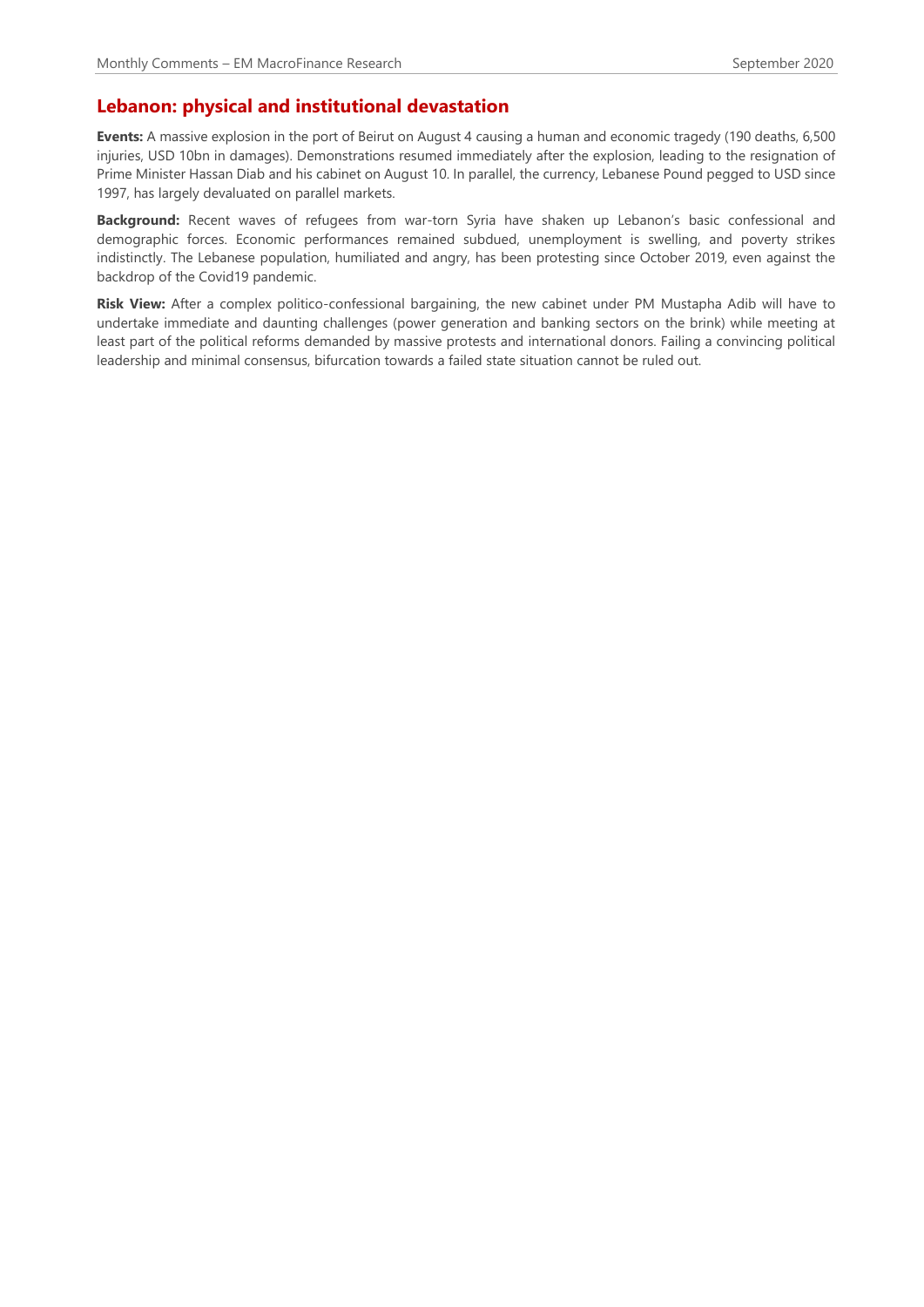## **Mali's coup: history repeats itself**

**Event:** President Ibrahim Keita was forced to resign by a military coup on August 18, 2020. The opposition coalition party M5-RFP demanded President Keita's resignation and the dissolution of Prime Minister Boubou Cisse's government over allegations of corruption, poverty, and failure to restore security. The ECOWAS countries have agreed to work with the new military leaders in forming a transitional administration ahead of fresh elections.

**Background:** Mass protests since June 2020, commonly known as June 5 movement, were led by conservative populist imam Mahmoud Dicko (head of Islamic High Council) as well as supporters of President's predecessor Amadou Toumani Toure. A. Toure was forced out in a coup in 2012 which also hastened the fall of the northern region of the country to armed militancy – some of tied to al-Qaeda in the Islamic Maghreb –, which have expanded their areas of operation into the central region of Mali. In 2015, President Keita's administration signed a Peace deal with the separatist rebels in the north Mali who have grown more cynical of the agreement which has failed to curb the violence. The ongoing violence, led by Mahmoud Dicko, who has raised Muslim insurgency, stoked with ethnic tensions amongst the local populations in Mali.

**Risk View:** Highest component of Mali's overall risk is related to sovereign debt, due to high share of external public debt (67% of public debt in 2020); thus, next Malian authorities will have to sustain external commitments to international donors / creditors. The Mali crisis is also increasingly threatening the stability of the wider Sahel region and has created a humanitarian crisis. The western forces (UN and France) probably come under pressures to at least reduce its counterterrorism as anti-French sentiments grow.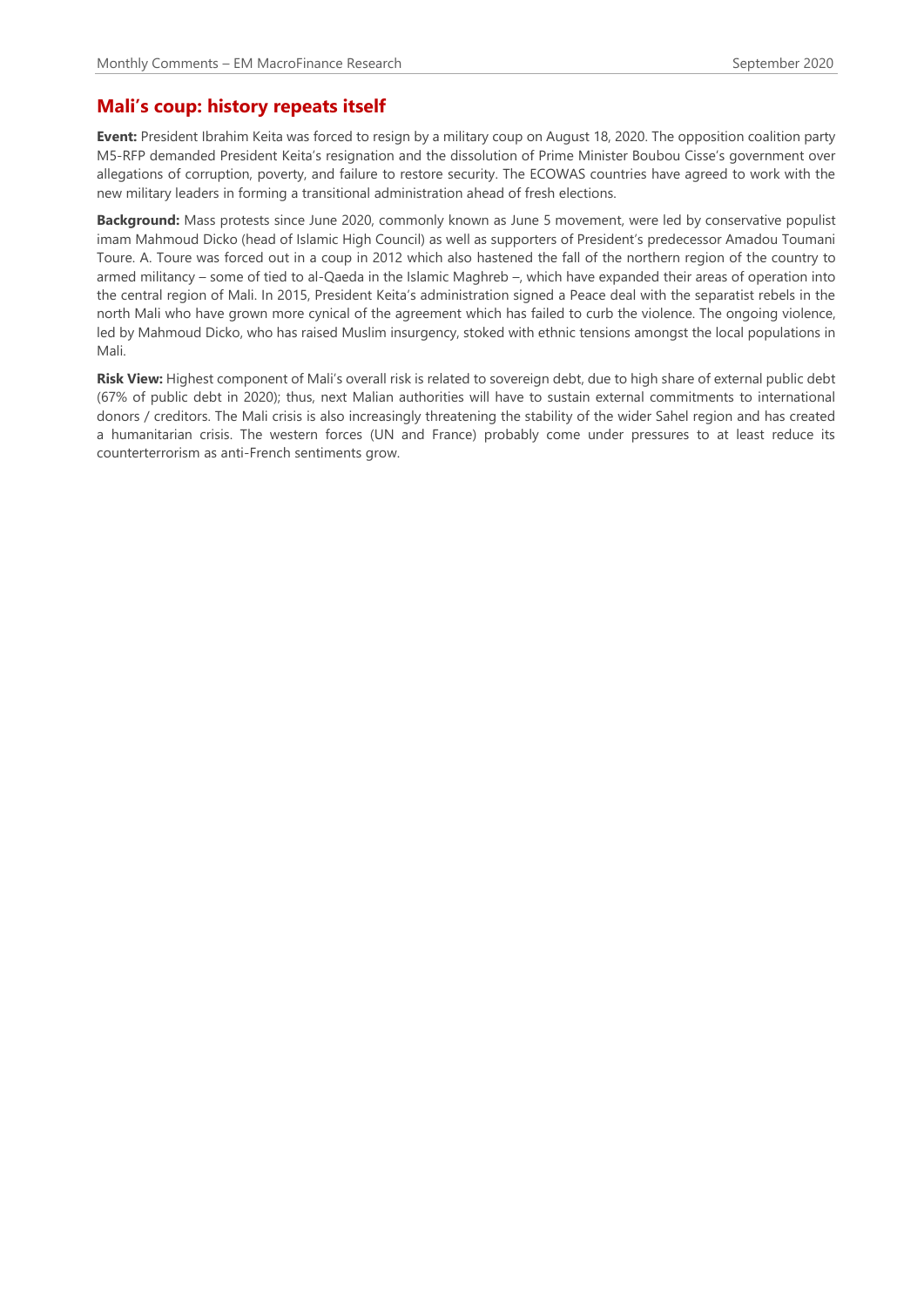# **Mexico: allegations of Presidential corruption**

**Event:** a former boss of Pemex, national oil firm, revealed allegations of corruption acts (bribes and illegal campaign financing, etc.) against three former Presidents: E. Peña Nieto (2012-2018), F. Calderón (2006-2012), and C. Salinas (1988- 1994). AMLO's brother and political allies have also been implicated in graft cases.

**Background:** populist President AMLO was actually elected in July 2018 notably by wooing voters to crack down on corruption and drugs' cartels. While the military was entrusted for law enforcement, AMLO's track record on corruption is obscure, considering his dismantling of anti-corruption agencies. Moreover, bribes and other kickbacks have a heavy economic toll.

**Risk View:** Undeniable exposure of elite political corruption is associated with significant gain in political mileage for AMLO's anti-corruption campaign. Before full investigations and potential convictions, the latest revelations can be viewed as a smoke screen of authorities' failure to manage the Covid-19 crisis, but also as a right step to address corrupt elite Mexican politics.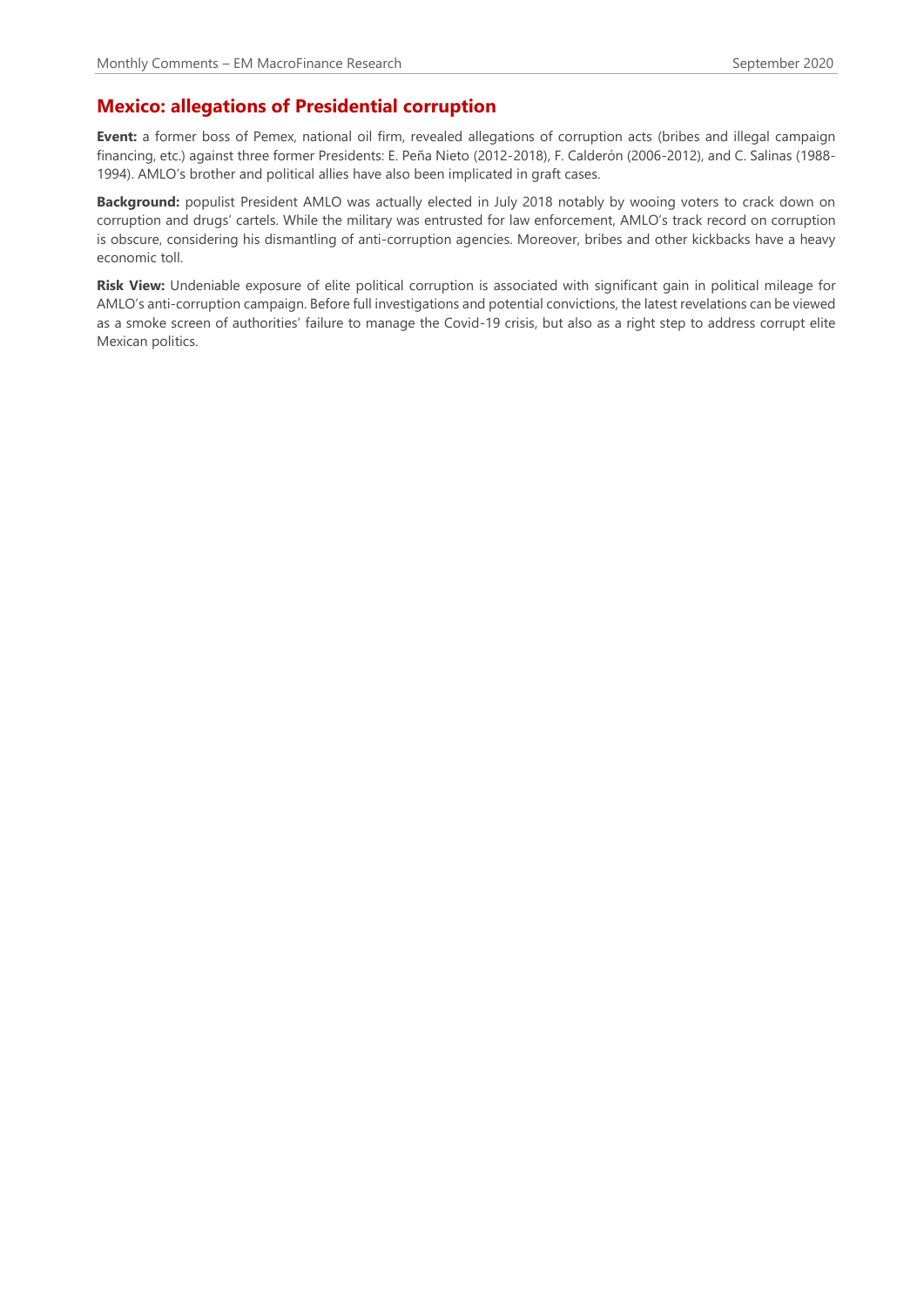#### **Russia: President Putin tightens the noose**

**Event:** President V. Putin has effectively consolidated his power through constitution amendments on July 1, including an extension Presidential term limits, which could allow him to remain in power until 2036; worsening relations with the US (purported meddling in the 2020 US elections); Mr. Putin's repeated support to repressive / autocratic regimes (President Alexander Lukashenko in Belarus, President Bashar al-Assad in Syria, joint military exercise with China); alleged poisoning of Mr. Alexei Navalny (key opposition leader), in a pattern of suppressing dissent voices.

**Background**: Changing of the Russian Constitution is a first since the post-soviet one adopted in 1993, which styles President Putin as the supreme leader (he is already the longest serving President). Also, Russia faces substantial economic challenges (high dependence on oil, insufficient economic diversification and sanctions from US and EU) which are exacerbated due to poor management of Covid-19 crisis.

**Risk View**: Going forward, V. Putin's consolidation of power is likely to intensify adverse rhetoric against Western democracies, so will the geo-political tensions with neighbors, and his unmasked support for autocratic regimes (Syria, Belarus, Turkey). Domestically, higher intolerance towards dissent, and promotion of conservative and nationalistic policies will aggravate existing social discontent, especially if President Putin fails to deliver strong economic growth (post Covid-19 and with modest oil prices).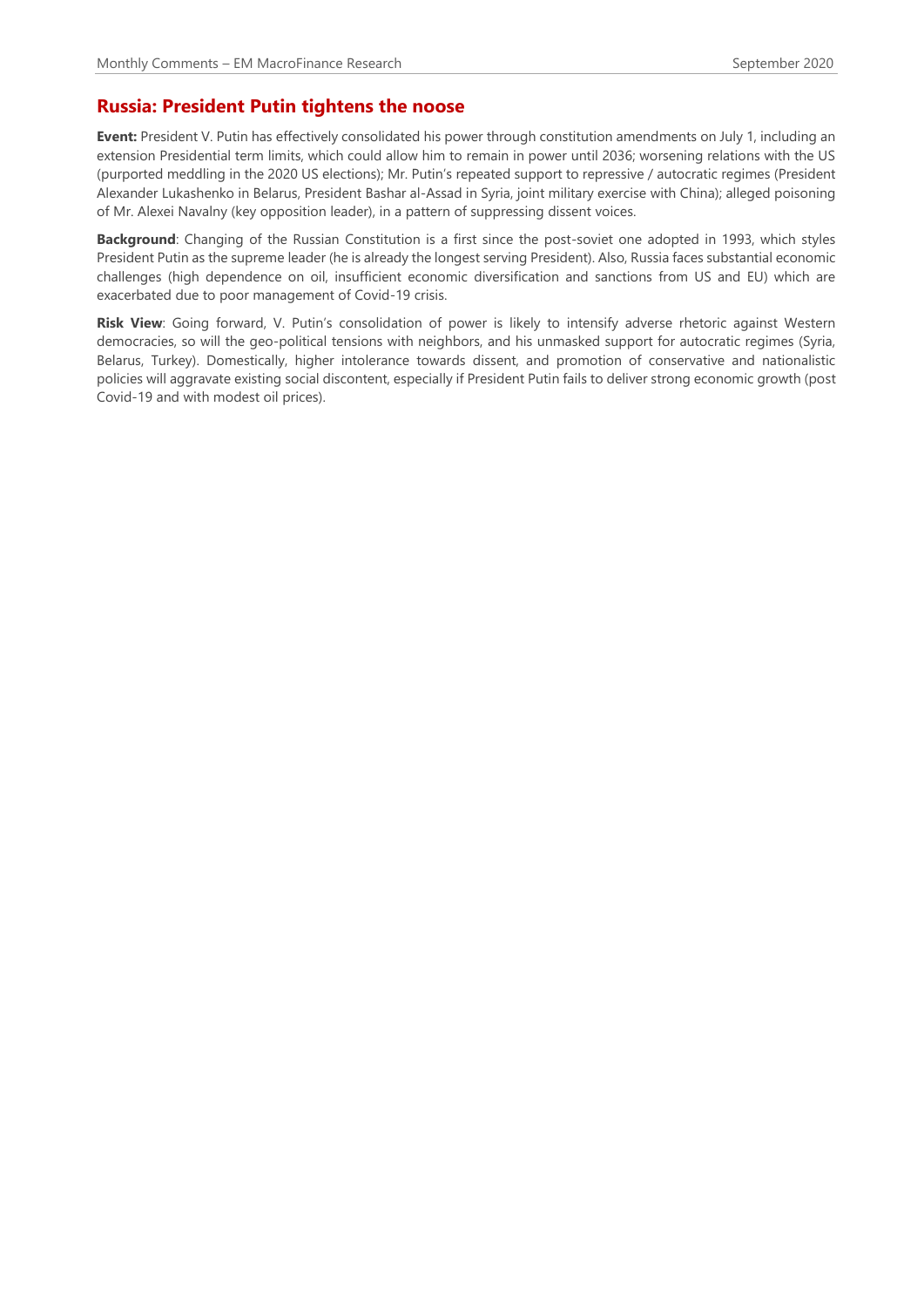## **Turkey: ambitious expansion of Turkey**

**Event:** President Recep Tayyip Erdogan's ambitious expansion in Syria and Libya, frequent threats to the UAE, Egypt, and western countries; Turkey's maritime dispute with Greece over energy resources in eastern Mediterranean Sea; recent discovery of country's biggest gas meddling in the Black Sea. President Erdogan's rejection of secularism to transform UNESCO heritage Hagia Sophia museum into a mosque.

**Background:** Turkey's radical transformation in domestic politics and in its international relations has been shaped by nationalist, Islamist, and authoritarian forces under President Erdogan's government. Turkey's relations with the US have rapidly deteriorated while negotiations with EU have stalled (worsening of bilateral relations UK, Germany, Greece, rejection over immigrants crossing by to enter the EU) and unresolved maritime dispute on energy resources in Mediterranean Sea. Conflicting interests and approaches in the Middle East (i.e. Syria, Libya, Iran, support to Palestinian militant group Hamas) raising tensions with Arab countries.

**Risk View:** President Erdogan's Turkey is becoming increasingly authoritarian and assertive in its foreign policy. The Hagia Sophia conversion into mosque has left a deep polarization on the population. Meanwhile the conflict involvement in adjacent countries (Iraq and Syria) and its strategic alliance with Russia should pivot Turkey's geo-politics away from western allies (US, NATO) though its success will be hindered by continuing domestic and foreign policy challenges.